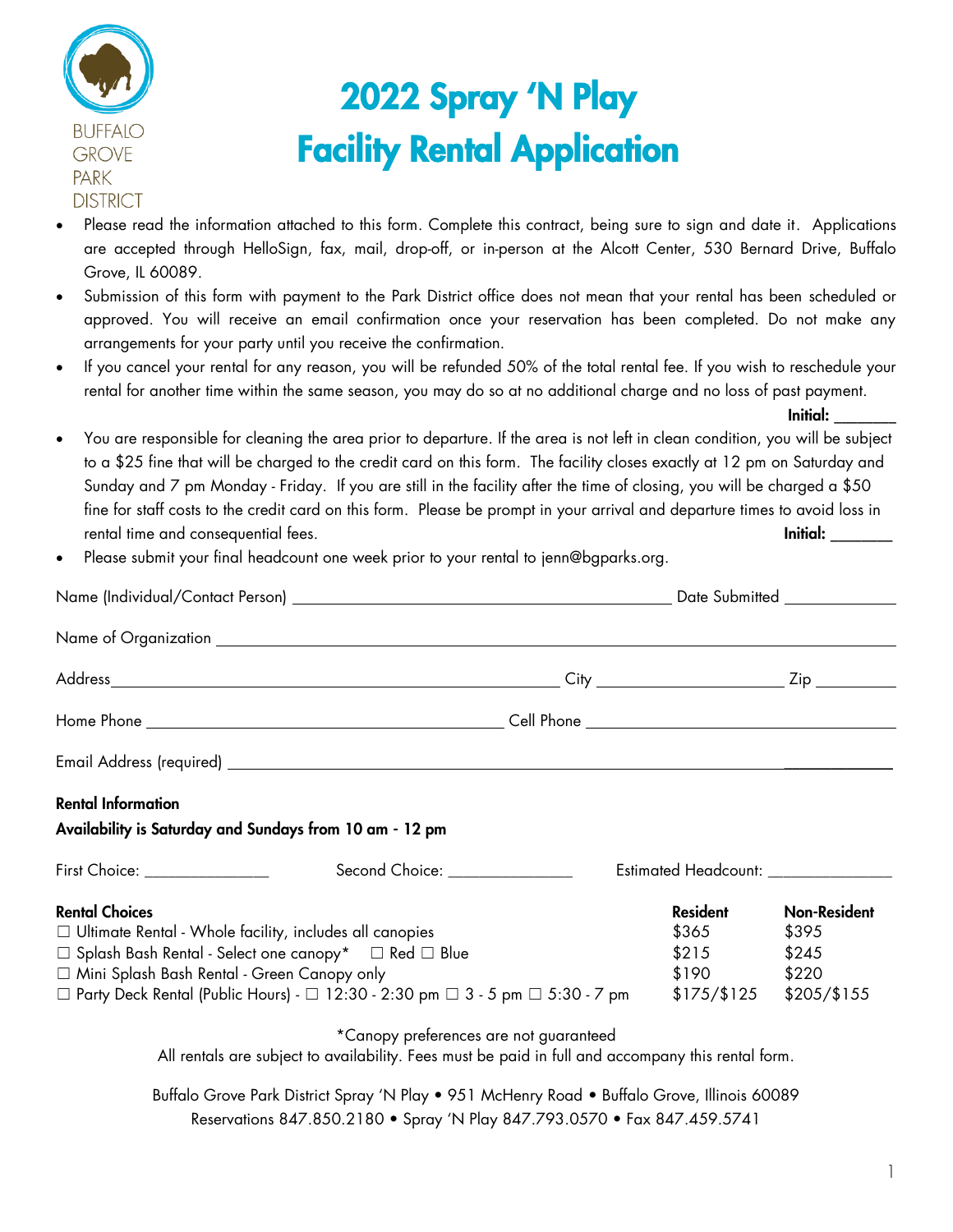#### Ultimate Party - Exclusive Use Rental

The Ultimate Party renter has exclusive use of the facility for up to 180 guests for two full hours.

#### Splash Bash Party - Semi-Private Rental

Splash Bash rentals may be scheduled with an additional two renters for two hours. Splash Bash parties are limited to 65 initial guests. Any guests over the original 65 must pay an entrance fee of \$4 per person, space permitting.

#### Mini Splash Bash Party - Semi-Private Rental

Mini Splash Bash rentals may be scheduled with an additional two renters for two hours. Mini Splash Bash rentals have seating for 38 individuals but can accommodate 50 people with some room for standing. Any guests over the original 50 must pay an entrance fee of \$4 per person, space permitting.

#### Party Deck Rental - During Regular Hours

Party Deck Rentals are during public hours, with sole use of the red canopy. The fee includes admission for up to 65 guests for two hours (12:30 - 2:30 pm, 3 - 5 pm or 5:30 - 7 pm). Any guests over the original 65 must pay an entrance fee of \$4 per person.

Please Note - The Park District does not supply any party amenities for these rentals. We have minimal refrigerator and freezer space available, and therefore renters should not anticipate being able to use/store their food/beverages on-site. Because of this we encourage outside catering. ADA accessible tables are available under all canopies. Reminder: Canopy colors are subject to change without notice.

#### Weather Policy

Notification of rental cancellation due to inclement weather will be made no sooner than 12 hours and no later than 2 hours prior to event. If weather does not allow us to open for your party, there are three options you can take.

- 1. The first option is to reschedule the party to a later date, pending availability.
- 2. The second option would entail receiving a 100% refund if the Spray 'N Play closes due to weather. We do not cancel for rain; however, low temperatures (below 70°) and thunderstorms may require the facility to close. It is the discretion of the Buffalo Grove Park District whether a rental may be canceled due to hard rain.
- 3. The third option is to have the birthday party at the Alcott Center the day of the event, pending availability. Certain packages are available at no additional cost. More advanced packages may be available but will be subject to additional fees. Details of this option are included on page 5.

Any cancellations will be made by phone so please provide the best number to reach you on the rental form. In the event of an emergency outside of normal business hours, you can email the Aquatics Facilities Supervisor, Jenn Foreman, at jenn@bgparks.org or contact the Spray 'N Play Weather Hotline at 847.235.6857 extension 2.

#### Rules

- 1. Children who are under the age of 12 must be accompanied by someone 16 years or older.
- 2. No pets are allowed within the facility.
- 3. No person suffering from any contagious disease or infectious condition shall be allowed to enter the facility.
- 4. Tobacco and alcohol are not permitted anywhere in or around the facility, including the parking lot.
- 5. Food and drink are restricted to designated areas only. Grilling and/or glass materials are not allowed in the Spray 'N Play or surrounding park areas. This includes tabletop grill systems as well.
- 6. Personal conduct within the pool facility must be such that the safety of self and others are not jeopardized. No running or boisterous and rough play.
- 7. People in street shoes and other spectators are not allowed in the wet areas of the facility.
- 8. Spitting, spouting of water, blowing the nose or otherwise introducing contaminants is not permitted in the wet area.
- 9. Weapons or other materials that might create hazardous conditions or interfere with the efficient operation of the Spray 'N Play will not be permitted.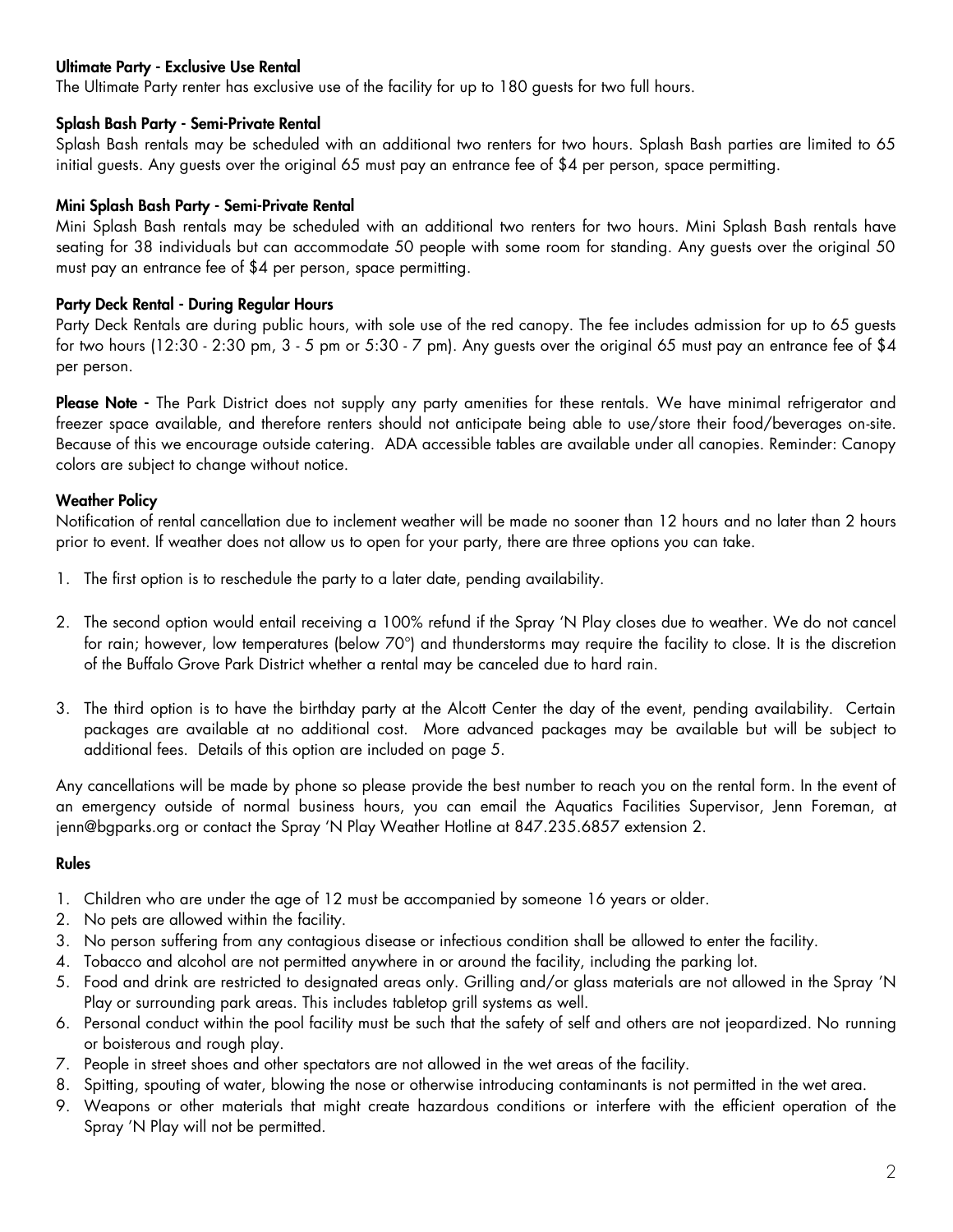- 10. The staff of the Spray 'N Play is responsible for enforcing safety rules and responding to emergencies. Parents and guardians are responsible for the supervision of their children.
- 11. The Spray 'N Play Manager has the authority to implement and enforce rules that supplement or are more stringent than those listed here.

#### Rental Agreement Terms and Conditions

- 1. Renter shall have the use of the facility for the date(s) and time(s) stated herein, and subject to the facility rental fee as provided herein.
- 2. Renter shall fully comply with all Buffalo Grove Park District rules, regulations, and ordinances in connection with the use of the facility.
- 3. Renter shall fully comply with the attached Pool Rules & Regulations.
- 4. The Buffalo Grove Park District reserves the right to amend the rental rules, as needed, to serve the best interests of the Park District.
- 5. Renter is solely responsible for the actions of any member of Renter's group and shall provide adequate adult supervision (age 16 or older) of Renter's group at all times.
- 6. The Buffalo Grove Park District shall provide staff during Renter's use of the facility. Renter fully understands and agrees that staff is not responsible for supervising Renter's group. Staff is responsible for enforcing rules and regulations and responding to emergencies.
- 7. Renter is solely responsible for the safety and security of any property brought to the facility. The Buffalo Grove Park District is not responsible for lost, stolen or damaged personal items.
- 8. The Buffalo Grove Park District retains the right to conduct an audit of the group's numbers during the Renter's use of the facility. If there are more participants in the group than has been contracted, the group contact on site must sign off on a record sheet describing the discrepancy. The Renter shall be responsible for all additional charges and fees associated with the discrepancy and shall be billed for the additional amount.
- 9. The Buffalo Grove Park District retains the right to cancel this agreement at any time and for any reason, including, but not limited to inclement weather, misconduct of the Renter (or any member of Renter's group) or for misuse of property, for purposes deemed necessary for public safety or preservation of property, if termination serves the interests of Park District residents, or because the Renter has breached any of its obligations under this Agreement. Future rentals may not be issued to Renter.
- 10. Renter agrees to protect, indemnify, save, defend, and hold harmless the Buffalo Grove Park District, including its officers, officials, employees, agents and volunteers (collectively "Park District") from and against any and all liabilities, obligations, claims, damages, causes of action, costs and expenses, (including reasonable attorney fees) which the Park District may become obligated by reason of any accident or injury (including death by drowning) arising indirectly or directly in connection with or under this use agreement, whether such loss, damage, injury or liability is contributed to by the negligence of the Buffalo Grove Park District or by the premises themselves or any equipment thereon whether latent or patent, or from other causes whatsoever.
- 11. In the event of cancellation by Renter, 50% of the rental fee shall be forfeited unless rescheduled within the same season.
- 12. This agreement must be signed by an authorized agent or representative of Renter, age 21 or older.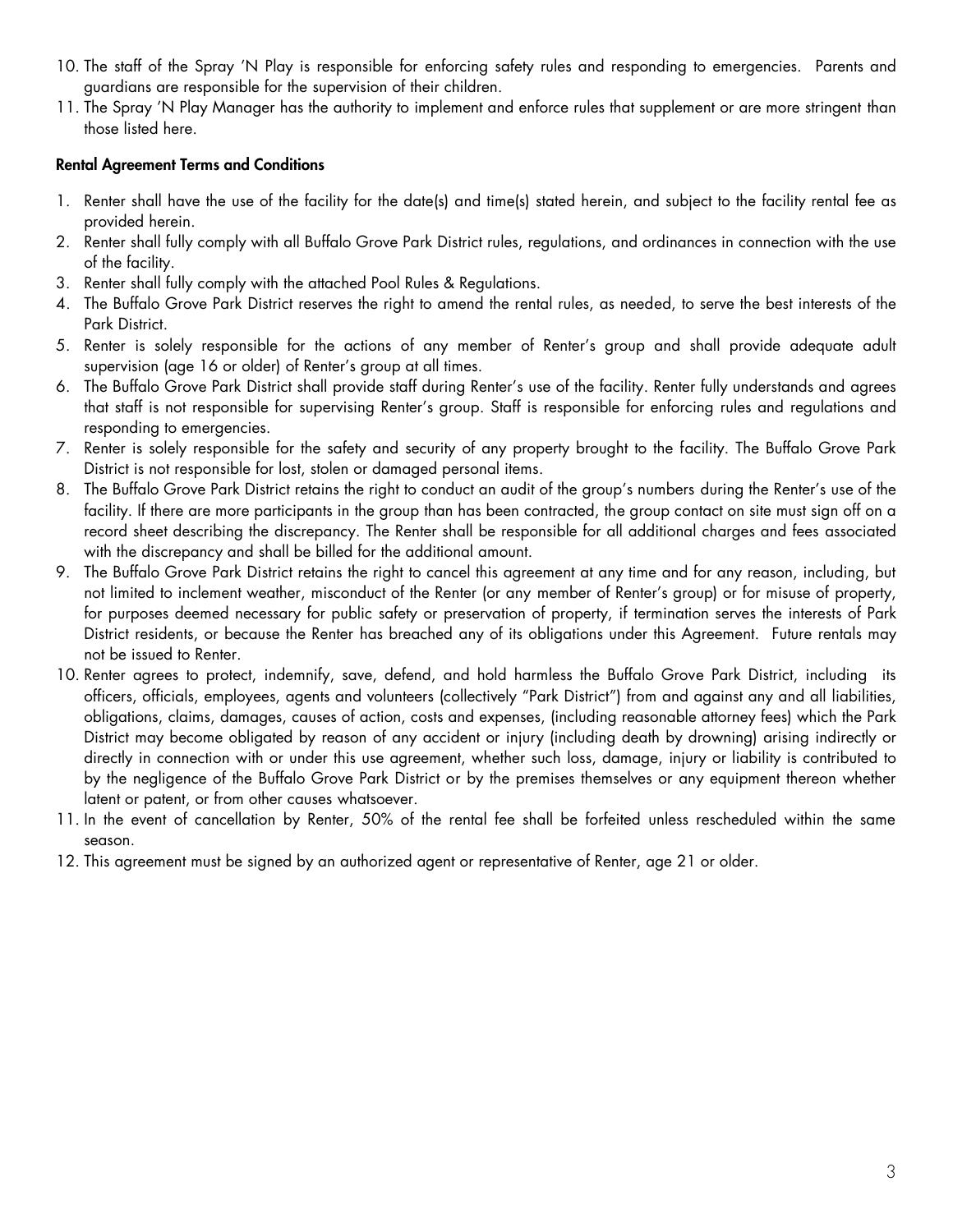#### Waiver and Release of All Claims

I/We, the undersigned, hereby certify that I am/we are the sponsor(s) or appointed representatives of the organization requesting use of the facility. I/we will be responsible for the conduct and personal injury of all persons in attendance at the facility stated above. I/We hereby assume liability for any injuries, damages, or loss to the facility, equipment, and/or Buffalo Grove Park District personnel or representatives during this time and place. It is fully understood and agreed to by all parties that the sponsoring organization guarantees to indemnify and hold harmless the Buffalo Grove Park District, its public officials, employees, volunteers and agents against any and all suits of any manner which might arise as a result of the covered activities and that the sponsoring organization agrees to defend said Park District, its public officials, employees, volunteers and agents and indemnify same against any and all expenses incurred in the defense of any suit of any type arising out of the covered activity or any damages, judgments or decree which might be awarded against said District in the event that the suit should be brought as the result of the covered activity(ies), including transportation services as identified above. I have read the general rules and regulations and I understand that failure to comply with any or all rules will result in revocation of use request and damage deposit, and may also result in refusal of future use. Photo Disclaimer: Registrants and participants of programs and special events permits the Park District to take photos and videos of themselves and their child/ward for publication in the program brochure, website, social media and additional uses as the Park District deems necessary unless the registrant or participant expressively files with the Park District a written objection as to photos or videos of themselves and/or their child/ward. I have read and agree to all the above conditions for a Buffalo Grove Park District Rental.

| Printed Name _________________________                                                                                                                            |                                                                                                                                                                                                                                           | $\_Date$ $\_$                                                                                             |  |
|-------------------------------------------------------------------------------------------------------------------------------------------------------------------|-------------------------------------------------------------------------------------------------------------------------------------------------------------------------------------------------------------------------------------------|-----------------------------------------------------------------------------------------------------------|--|
|                                                                                                                                                                   | <b>Payment Information</b>                                                                                                                                                                                                                |                                                                                                           |  |
|                                                                                                                                                                   | Due to internet security precautions, this payment form is only accepted through HelloSign, fax, mail, or in-person.<br>Credit card information is not accepted via email. Credit card information must be included to cover incidentals. |                                                                                                           |  |
|                                                                                                                                                                   |                                                                                                                                                                                                                                           |                                                                                                           |  |
|                                                                                                                                                                   |                                                                                                                                                                                                                                           |                                                                                                           |  |
|                                                                                                                                                                   | <b>Office Use Only</b>                                                                                                                                                                                                                    |                                                                                                           |  |
|                                                                                                                                                                   |                                                                                                                                                                                                                                           |                                                                                                           |  |
| Date Reservation was Approved by Aquatics Staff                                                                                                                   | Rental #                                                                                                                                                                                                                                  | Receipt #                                                                                                 |  |
| Area Left Clean □ Yes □ No                                                                                                                                        | Rental Completion on Time □ Yes □ No                                                                                                                                                                                                      | Final Headcount __                                                                                        |  |
| Spray 'N Play Manager                                                                                                                                             | Signature of Applicant                                                                                                                                                                                                                    |                                                                                                           |  |
|                                                                                                                                                                   | <b>Cancellations</b>                                                                                                                                                                                                                      |                                                                                                           |  |
| $\Box$ 100% $\Box$ 50% By _______ Date ______<br>Rental Refund: \$ Production of the set of the set of the set of the set of the set of the set of the set of the |                                                                                                                                                                                                                                           | Reschedule: □ Yes □ No Date Requested: _________<br>Alcott: □ Room Rental □ Basic Party □ Specialty Party |  |
| Reason: <b>Thunderstorm</b> D Low Temperature<br>$\Box$ Hard Rain                                                                                                 |                                                                                                                                                                                                                                           |                                                                                                           |  |
|                                                                                                                                                                   |                                                                                                                                                                                                                                           |                                                                                                           |  |